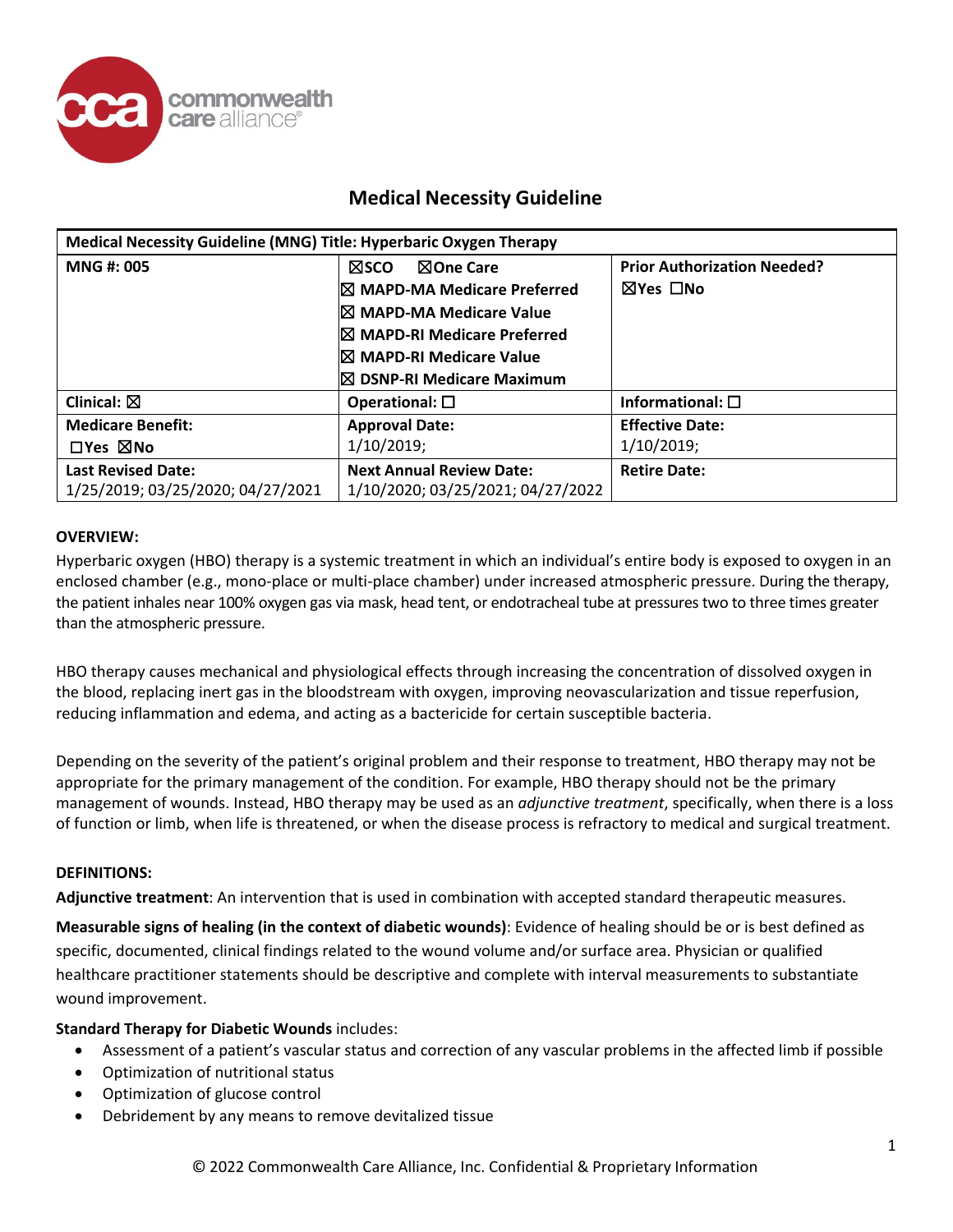

- Maintenance of a clean, moist bed of granulation tissue with appropriate moist dressings
- Appropriate off-loading, and
- Necessary treatment to resolve any infection that might be present.

**Topical oxygen therapy**: Technique of delivering near 100% oxygen directly onto an open and moist wound at pressures greater than atmospheric pressure. It can be delivered intermittently at low pressure (of 0.049 to 1.03 atmospheres) or continuously using low-flow oxygen (at less than one liter/minute). It is hypothesized that the high concentrations of applied oxygen will increase local cellular oxygen tension and promote wound healing.

### **DECISION GUIDELINES:**

### **Clinical Coverage Criteria:**

Commonwealth Care Alliance may cover the use of hyperbaric oxygen therapy, in a pressurized chamber, for the treatment of the following conditions:

- Acute carbon monoxide intoxication,
- Decompression illness,
- Cyanide poisoning,
- Gas embolism,
- Progressive necrotizing infections (necrotizing fasciitis),
- Acute peripheral arterial insufficiency, or
- Gas gangrene

Commonwealth Care Alliance may cover the use of hyperbaric oxygen therapy, in a pressurized chamber, for the *adjunctive treatment* of the following conditions:

- Preparation and preservation of compromised skin grafts,
- Crush injuries and suturing of severed limbs,
- Acute traumatic peripheral ischemia,
- Chronic refractory osteomyelitis,
- Soft tissue radionecrosis,
- Osteoradionecrosis,
- Actinomycosis, or
- Diabetic wounds of the lower extremities for patients that meet the criteria

HBO therapy is covered as an adjunctive therapy and may be used in addition to standard wound care for patients with diabetic wounds of the lower extremities. The patients must meet the following criteria:

- Patient has type I or type II diabetes and has a lower extremity wound that is due to the disease process;
- Patient has a wound classified as Wagner grade III or higher; and
- Patient has failed an adequate course of standard wound therapy

HBO therapy should only be used when there are no measurable signs of healing for at least 30 days of treatment with the *Standard Therapy for diabetic wounds*.

• Failure to respond to standard wound care occurs when there are no measurable signs of healing for at least 30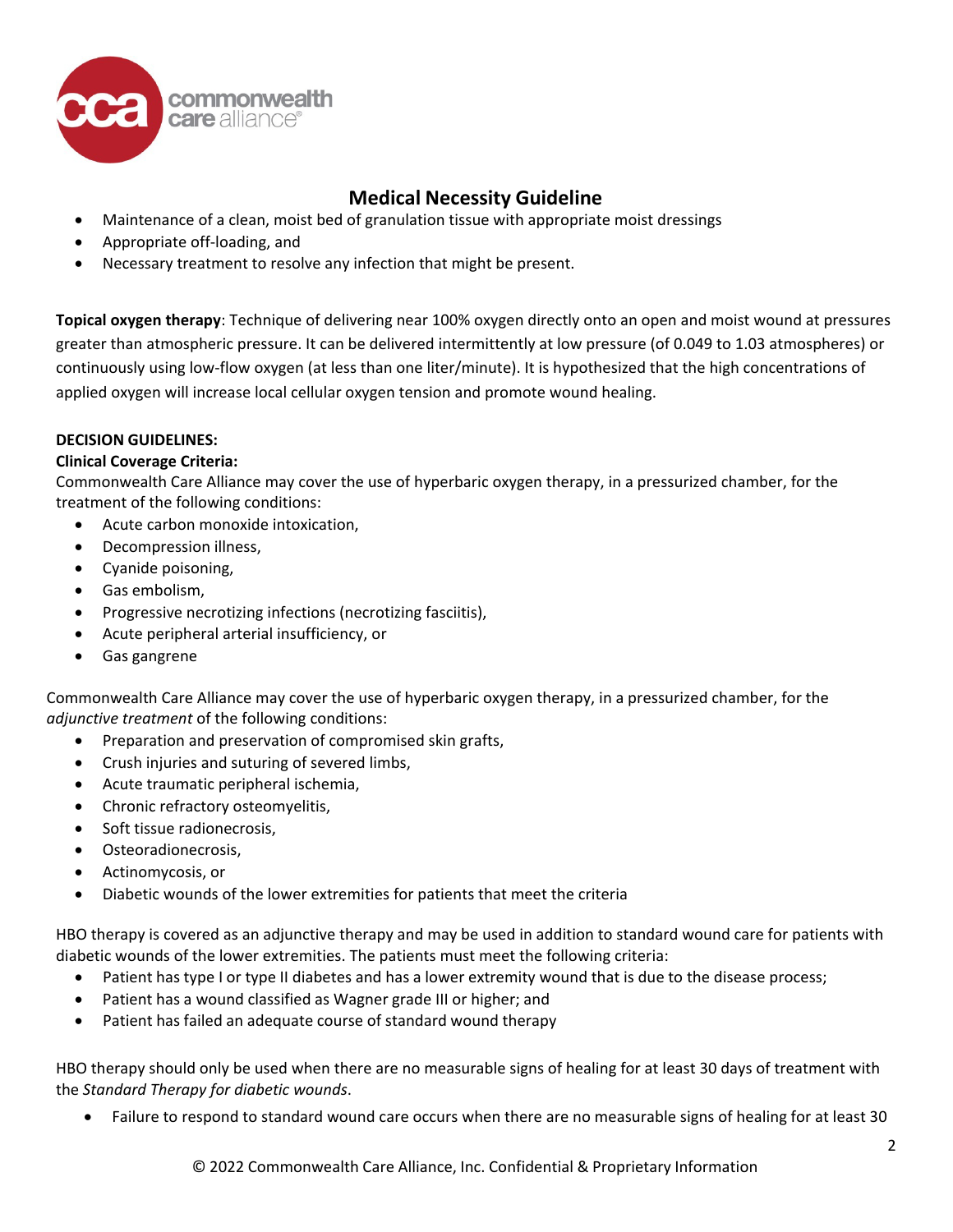

consecutive days of appropriate wound care during which the patient has documented evidence of optimization for wound healing and there is no appreciable change in the wound.

### **LIMITATIONS/EXCLUSIONS:**

Commonwealth Care Alliance will not cover HBO therapy, in a pressurized chamber, for the treatment of the following conditions, including but not limited to:

- Acute cerebral edema
- Acute or chronic cerebral vascular insufficiency
- Acute thermal and chemical pulmonary damage
	- o For example, smoke inhalation with pulmonary insufficiency
- Aerobic septicemia
- Anaerobic septicemia and infection other than clostridia
- Arthritic diseases
- Cardiogenic shock
- Chronic peripheral vascular insufficiency
- Cutaneous, decubitus, and stasis ulcers
- Exceptional blood loss anemia
- Hepatic necrosis
- Multiple sclerosis
- Myocardial infarction
- Nonvascular causes of chronic brain syndrome
	- o For examples, pick's disease, Alzheimer's disease, Korsakoff's disease
- Organ storage
- Organ transplantation
- Pulmonary emphysema
- Senility
- Sickle cell anemia
- Skin burns (thermal)
- Systemic aerobic infection
- Tetanus

Continued HBO therapy for eligible patients with diabetic wounds of the lower extremities is not covered if there are no *measurable signs of healing* within the 30-day treatment period.

• Wounds must be evaluated every 30 days during the administration of HBO therapy

*Topical Oxygen Therapy (TOT)* for the treatment of wounds will not be covered. It does not meet the definition of HBO therapy as stated above, and its clinical safety and effectiveness have not been established.

Benefit coverage for health services is determined by the member specific benefit plan document\* and applicable laws (including the Plan's applicable government program contracts) that may require coverage for a specific service. The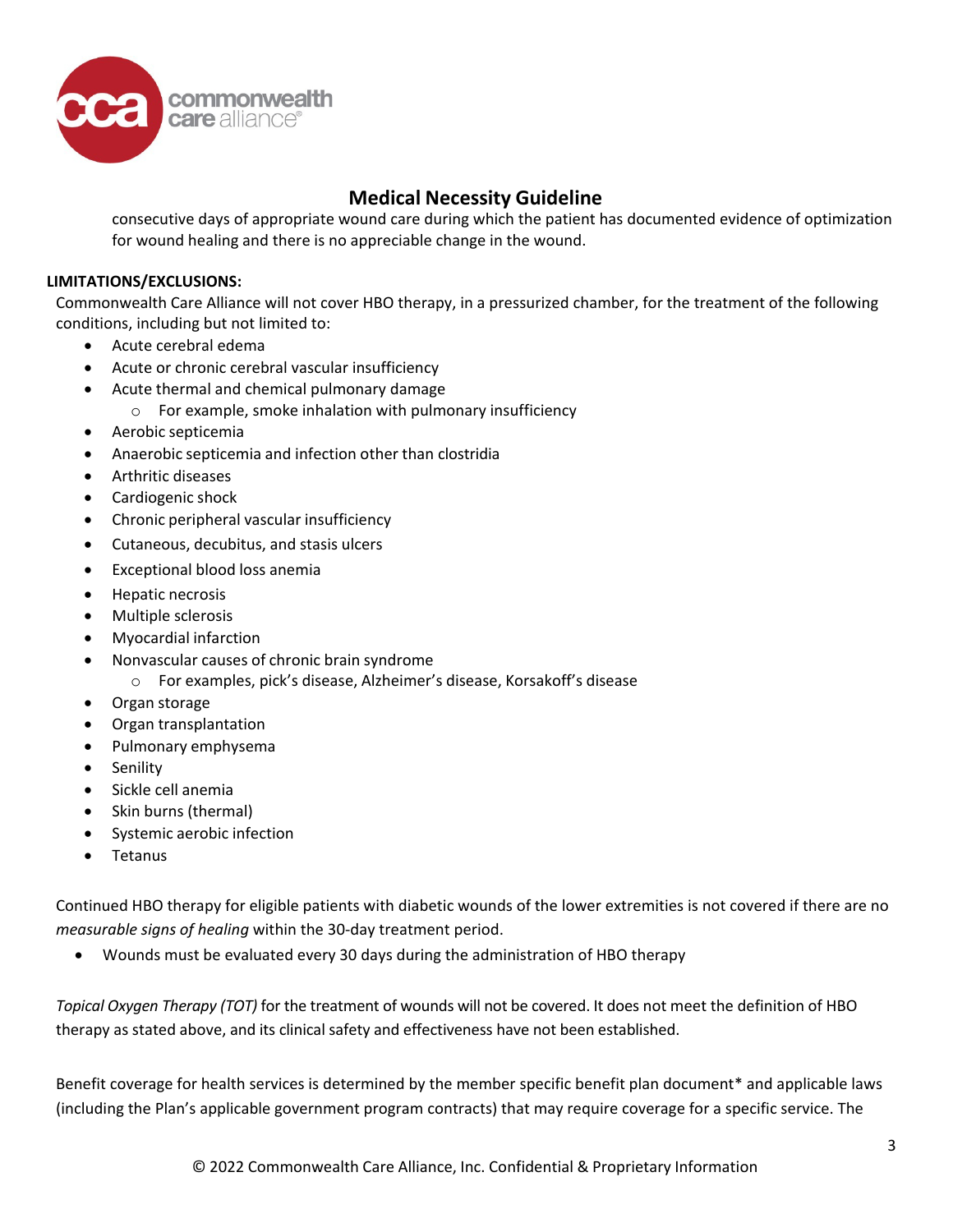

member specific benefit plan document identifies which services are covered, which are excluded, and which are subject to limitations.

### **AUTHORIZATION:**

The following list(s) of codes is provided for reference purposes only and may not be all inclusive. Listing of a code in this guideline does not signify that the service described by the code is a covered or non-covered health service. Benefit coverage for health services is determined by the member specific benefit plan document and applicable laws that may require coverage for a specific service. The inclusion of a code does not imply any right to reimbursement or guarantee claim payment. This Medical Necessity Guideline is subject to all applicable Plan Policies and Guidelines, including requirements for prior authorization and other requirements in Provider's agreement with the Plan (including complying with Plan's Provider Manual specifications).

| <b>CPT Code</b>              | <b>Description</b>                                                                  |  |
|------------------------------|-------------------------------------------------------------------------------------|--|
| 99183                        | Physician or other qualified health care professional attendance and supervision of |  |
|                              | Hyperbaric oxygen therapy, per session (Professional Component Only).               |  |
| <b>HCPCS Code</b>            | <b>Description</b>                                                                  |  |
| A4575                        | Topical hyperbaric oxygen chamber, disposable (Not covered)                         |  |
| E0446                        | Topical oxygen delivery system, not otherwise specified, includes all supplies and  |  |
|                              | accessories (Not covered)                                                           |  |
| G0277                        | Hyperbaric oxygen under pressure, full body chamber, per 30-minute interval         |  |
|                              | (Technical Component Only)                                                          |  |
| <b>Bill Type</b>             | <b>Description</b>                                                                  |  |
| 85X                          | Critical access hospital                                                            |  |
| <b>Place of Service Code</b> | <b>Description</b>                                                                  |  |
| 11                           | Office                                                                              |  |
| 19                           | Off campus outpatient hospital                                                      |  |
| 21                           | Inpatient hospital                                                                  |  |
| 22                           | On campus outpatient hospital                                                       |  |
| 49                           | Independent Clinic                                                                  |  |

### **Disclaimer:**

This Medical Necessity Guideline is not a rigid rule. As with all of CCA's criteria, the fact that a member does not meet these criteria does not, in and of itself, indicate that no coverage can be issued for these services. Providers are advised, however, that if they request services for any member who they know does not meet our criteria, the request should be accompanied by clear and convincing documentation of medical necessity. The preferred type of documentation is the letter of medical necessity, indicating that a request should be covered either because there is supporting science indicating medical necessity (supporting literature (full text preferred) should be attached to the request), or describing the member's unique clinical circumstances, and describing why this service or supply will be more effective and/or less costly than another service which would otherwise be covered. Note that both supporting scientific evidence and a description of the member's unique clinical circumstances will generally be required.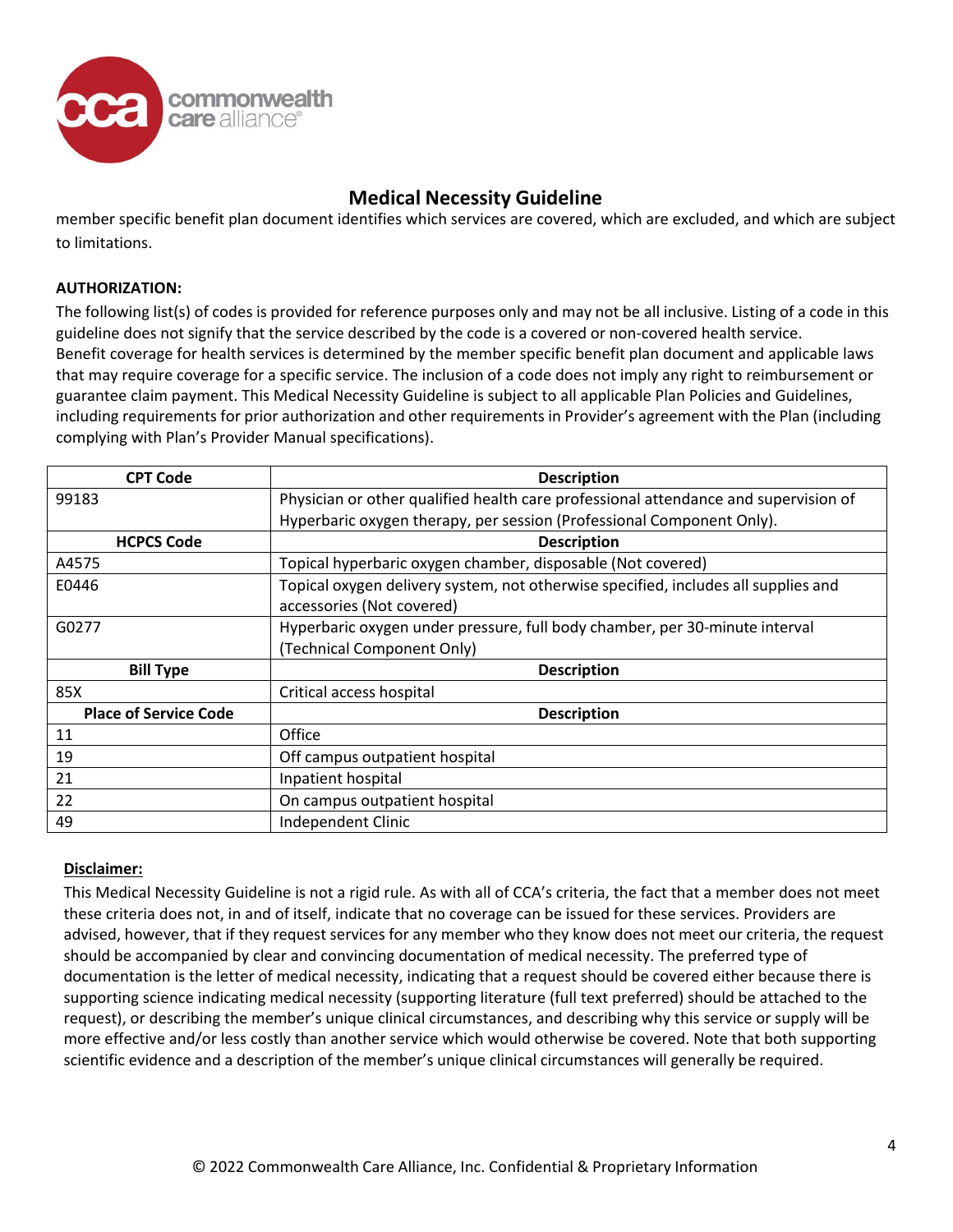

### **RELATED REFERENCES:**

- 1. Annane, D., Chadda, K., Gajdos, P., Jars-Guincestre, M., Chevret, S. & Raphael, J. (2011). Hyperbaric oxygen therapy for acute domestic carbon monoxide poisoning: Two randomized controlled trials. *Intensive Care Med., 37*(3): 486-92.
- 2. Bramley, K. (2020). *DynaMed: Hyperbaric oxygen therapy for critical care in adults – Acute indications*. Retrieved from https://www-dynamed-com.ahs.idm.oclc.org/ management/hyperbaric-oxygen-therapy-for-critical-care-in-adultsacute-indications
- 3. Devaney, B., Frawley, G., Frawley, L. & Pilcher, D. (2015). Necrotizing soft tissue infections: The effect of hyperbaric oxygen on mortality. *Anaesth Intensive Care, 43*(6): 685-92.
- 4. Hadanny, A., Fishlev, G., Bechor, Y., Bergan, J., Friedman, M., Maliar, A. & Efrati, S. (2015). Delayed recompression for decompression sickness: Retrospective analysis. *PLoS One, 10*(4): 1-13.
- 5. Hating, D., Hogset, A., Guttormsen, A. & Muller, B. (2019). Iatrogenic cerebral gas embolism A systematic review of case reports. *Acta Anaesthesiol Scand., 63*(2): 154-160.
- 6. Eskes, A., Ubbink, D., Lubbers, M., Lucas, C. & Vermeulen, H. (2011). Hyperbaric oxygen therapy: Solution for difficult to heal acute wounds? Systematic review. *World J Surg., 35*(3): 535-42.
- 7. Eskes, A., Vermeulen, H., Lucas, C. & Ubbink, D. (2013). Hyperbaric oxygen therapy for treating acute surgical and traumatic wounds. *Cochrane Database Syst Rev*., 12:1-32.
- 8. Mathieu, D., Marroni, A. & Kot, J. (2017). Tenth European Consensus Conference on Hyperbaric Medicine: Recommendations for accepted and non-accepted clinical indications and practice of hyperbaric oxygen treatment. *Diving Hyperb Med., 47*(1): 24-32.
- 9. Mechem, C. & Manaker, S. (2021). *Hyperbaric oxygen therapy.* Retrieved https://www.uptodate.com/contents/hyperbaric-oxygen-therapy?search=hyperbaric% 20oxygen%20therapy&source=search\_result&selectedTitle=1~118&usage\_type=default&display\_rank=1
- 10. Moon, R. (2019). *Undersea and Hyperbaric Medical Society: Hyperbaric oxygen therapy indications*. Retrieved from https://www.uhms.org/resources/hbo-indications.html
- 11. Nakajima, M., Aso, S., Matsui, H., Fushimi, K. & Yasunaga, H. (2020). Hyperbaric oxygen therapy and mortality from carbon monoxide poisoning: A nationwide observational study. *Am J Emerg Med., 38*(2): 225-230.
- 12. Shapshak, D. & Kelly, M. (2018). *The Undersea and Hyperbaric Medical Society position statement: Topical oxygen for chronic wounds.* Retrieved from https://www.uhms.org/images/Position-Statements/UHMS\_Position\_Statement\_on\_Topical\_Oxygen\_2018\_May\_Final.pdf
- 13. Shaw, J., Psoinos, C., Emhoff, T., Shah, S. & Santry, H. (2014). Not just full of hot air: Hyperbaric oxygen therapy increases survival in cases of necrotizing soft tissue infections. *Surg Infect (Larchmt), 15*(3): 328-35.
- 14. U.S. Centers for Medicare & Medicaid Services. (2017). *National coverage determination (NCD) for hyperbaric oxygen therapy (20.29).* Retrieved from https://www.cms.gov/medicare-coverage-database/details/ncddetails.aspx?NCDId=12&ncdver=4&bc=AAAAIAAAAAAA&
- 15. U.S. Centers for Medicare & Medicaid Services. (2001). *Hyperbaric oxygen therapy in treatment of hypoxic wounds*. Retrieved from https://www.cms.gov/medicare-coverage-database/details/technology-assessmentsdetails.aspx?TAId=12&NCAId=37&NCDId=12&ncdver =4&IsPopup=y&bc=AAAAAAAACAAA&
- 16. U.S. Centers for Medicare & Medicaid Services. (n.d.). *National coverage determination (NCD) for treatment of decubitus ulcers.* Retrieved from https://www.cms.gov/medicare-coverage-database/details/ncddetails.aspx?NCDId=47&ncdver=1&bc=AAAAIAAAAAAA&
- 17. U.S. Centers for Medicare & Medicaid Services. (2020). *Proposed local coverage determination (LCD): Oxygen and oxygen equipment.* Retrieved fro[m https://www.cms.gov/medicare-coverage-database/details/lcd-](https://www.cms.gov/medicare-coverage-database/details/lcd-details.aspx?LCDId=38507&ver=13&DocType=1&Cntrctr=240&bc)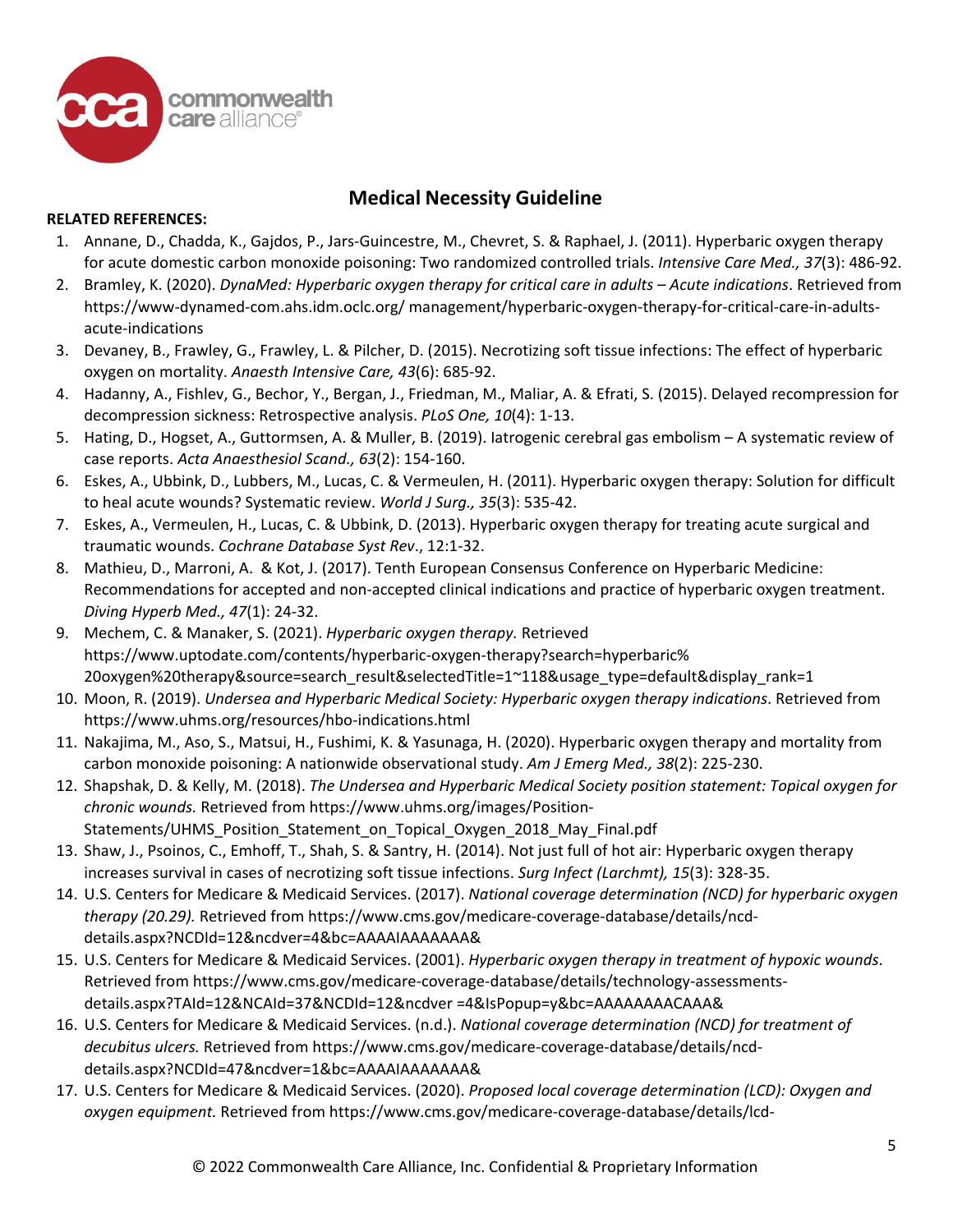

[details.aspx?LCDId=38507&ver=13&DocType=1&Cntrctr=240&bc=](https://www.cms.gov/medicare-coverage-database/details/lcd-details.aspx?LCDId=38507&ver=13&DocType=1&Cntrctr=240&bc) AACAAAAAAAAA&

- 18. U.S. Centers for Medicare & Medicaid Services. (2020). *Retired local coverage determination (LCD): Hyperbaric oxygen (HBO) therapy.* Retrieved from https://www.cms.gov/medicare-coverage-database/details/lcddetails.aspx?lcdid=35021&ver=163&keyword=hyperbaric&keywordType =starts&areaId=all&docType=NCA,CAL,NCD,MEDCAC,TA,MCD,6,3,5,1,F,P&contractOption=all&sortBy=relevance&bc= AAAAAAQAAAAA&KeyWordLookUp=Doc&KeyWordSearchType=Exact
- 19. Wang, W., Cheng, J., Zhang, J. & Wang, K. (2019). Effect of hyperbaric oxygen on neurologic sequelae and all-cause mortality in patients with carbon monoxide poisoning: A meta-analysis of randomized controlled trials. *Med Sci Monit., 25*: 7684-7693.
- 20. Wang, C., Schwaitzberg, S., Berliner, E., Zarin, D. & Lau, J. (2003). Hyperbaric oxygen for treating wounds: A systematic review of the literature. *Arch Surg, 138*(3): 272-9.
- 21. Weaver, L., Hopkins, R., Chan, K., Churchill, S., Elliot, G., Clemmer, T., Orme Jr, J., Thomas, F. & Morris, A. (2002). Hyperbaric oxygen for acute carbon monoxide poisoning. *N Engl J Med., 347*(14): 1057-67.
- 22. Yang, Z., Hu, J., Qu, Y., Sun, F., Leng, X., Li, H. & Zhan, S. (2015). Interventions for treating gas gangrene. *Cochrane Database Syst Rev., 3*(12): 1-31

#### **ATTACHMENTS:**

| <b>EXHIBIT A:</b> |  |
|-------------------|--|
| <b>EXHIBIT B</b>  |  |

#### **REVISION LOG:**

| <b>REVISION</b><br><b>DATE</b> | <b>DESCRIPTION</b>                                                                                                                                                                                                                                                                                                                                                                                                                                                                                                                                                                                                                                                                                                            |
|--------------------------------|-------------------------------------------------------------------------------------------------------------------------------------------------------------------------------------------------------------------------------------------------------------------------------------------------------------------------------------------------------------------------------------------------------------------------------------------------------------------------------------------------------------------------------------------------------------------------------------------------------------------------------------------------------------------------------------------------------------------------------|
| 04/27/2021                     | Removed "Please note" from the Decision Guidelines, Clinical Coverage Criteria section.                                                                                                                                                                                                                                                                                                                                                                                                                                                                                                                                                                                                                                       |
| 04/25/2021                     | Overview: revised the definition of hyperbaric oxygen therapy, added method of administration, mechanisms of<br>action, information about when it can be used as an adjunctive therapy. Added a Definitions section and the<br>following definitions: adjunctive treatment, measurable signs of healing, standard therapy for diabetic wounds,<br>and topical oxygen therapy. Decision Guidelines: revised the first sentence, covered conditions list was<br>separated into (1) treatment, and 2) adjunctive treatment, diabetic wounds of the lower extremities bullet.<br>Limitations/Exclusions: Added the list of non-covered conditions, diabetic wounds (when it would not be<br>covered), and topical oxygen therapy. |